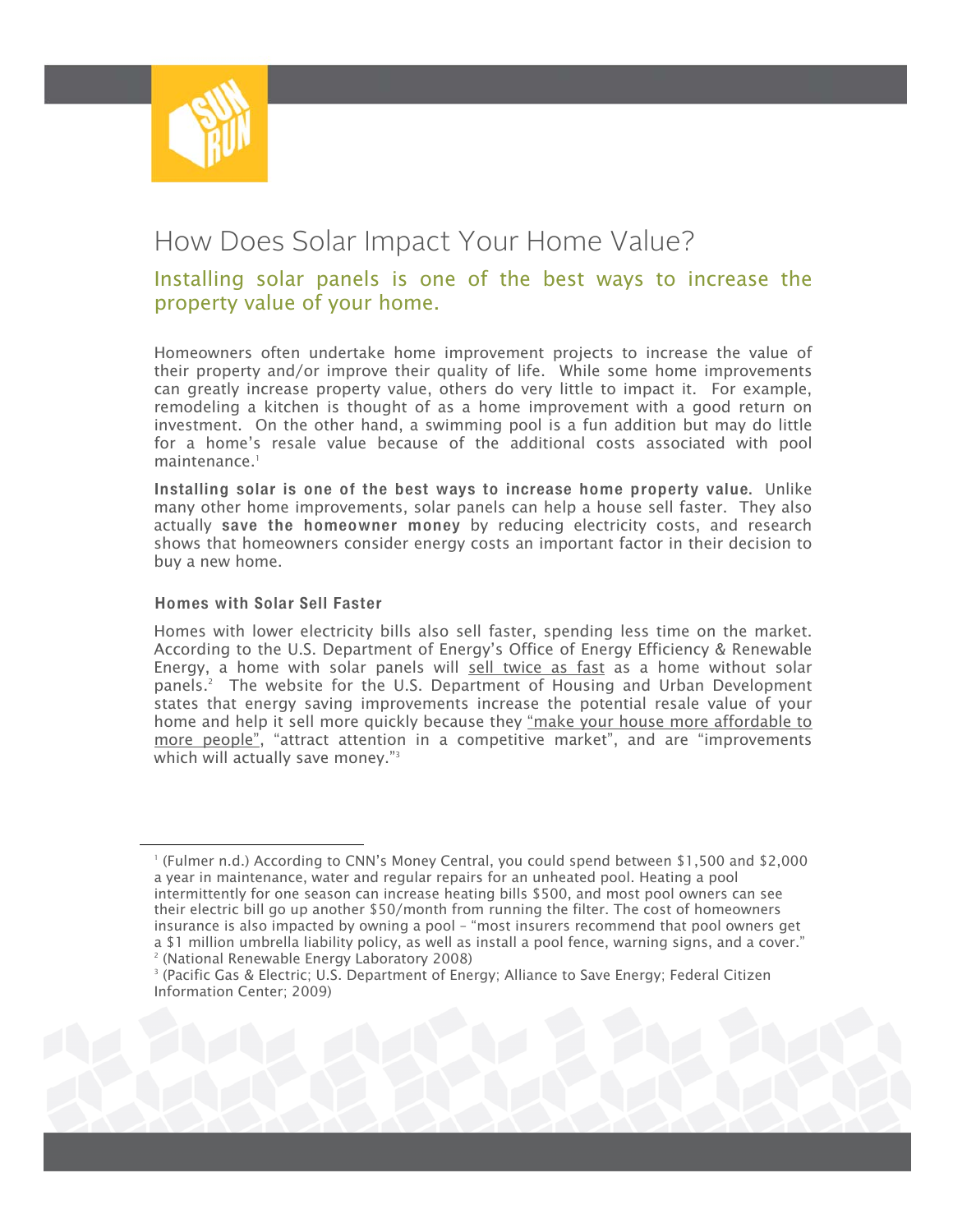

#### Homes with Solar Have Higher Property Value

The electricity savings from solar panels translate directly into an increased home resale value. The U.S. Department of Housing and Urban Development states that home values rise an average of  $$20$  for every \$1 reduction in annual electricity bills.<sup>4</sup> This means saving \$1,000 per year in electricity costs can increase your home value by \$20,000.

The value of the home solar system increases over time, as well. As electricity prices continue to rise, a homeowner's energy savings will also increase. "One thing's for sure," states the USA Energy Guide, "when it comes time to move, solar panels will add to a home's resale value, no matter where you live."5

 If you installed solar on your home through an agreement with a third- party, such as SunRun, and decide to move before the end of your customer agreement, it's easy to do so. Most homeowners who move choose to transfer the agreement to the new homeowner. In this case, the new homeowner takes over the agreement and pays the same low rate for solar power. The new buyers see the lower electricity rates, system maintenance and monitoring as advantages. Homeowners can also choose to purchase the solar equipment at a depreciated cost and sell it with their home.

#### The proof is in the numbers:

- According to Shea Homes, the home resale value of California solar homes increased 55% while the value of homes without solar increased only 45%.<sup>6</sup>
- All 257 solar homes in one Clarum Homes development sold within a year of being put on the market – 2 years faster than planned. These homes were originally priced at \$379- 499,000 and were selling for as much as \$600,000.

Research released by the California Energy Commission reveals that California home buyers *want solar and energy efficient homes*. 7

• 91% of Californians see energy efficiency as an important factor when considering the purchase of a new home.

4 (Nevin, Bender and Gazan 1999)

<sup>5</sup> (Alfano 2010)

 $^{\circ}$  (National Renewable Energy Laboratory 2008). The comparative Shea Homes case study can be read in Barbara Farhar and Timothy Coburn's article "A New Market Paradigm for Zero- Energy Homes: A Comparative Case Study" which appeared in the Jan/Feb 2008 Vol. 50 Issue 1 of *Environment*, p. 18- 32. 7

<sup>&</sup>lt;sup>7</sup> (California Energy Commission 2007), This New Solar Homes Partnership market research was conducted by an independent contractor – Fairbank, Maslin, Maullin & Associates – from March to May 2007.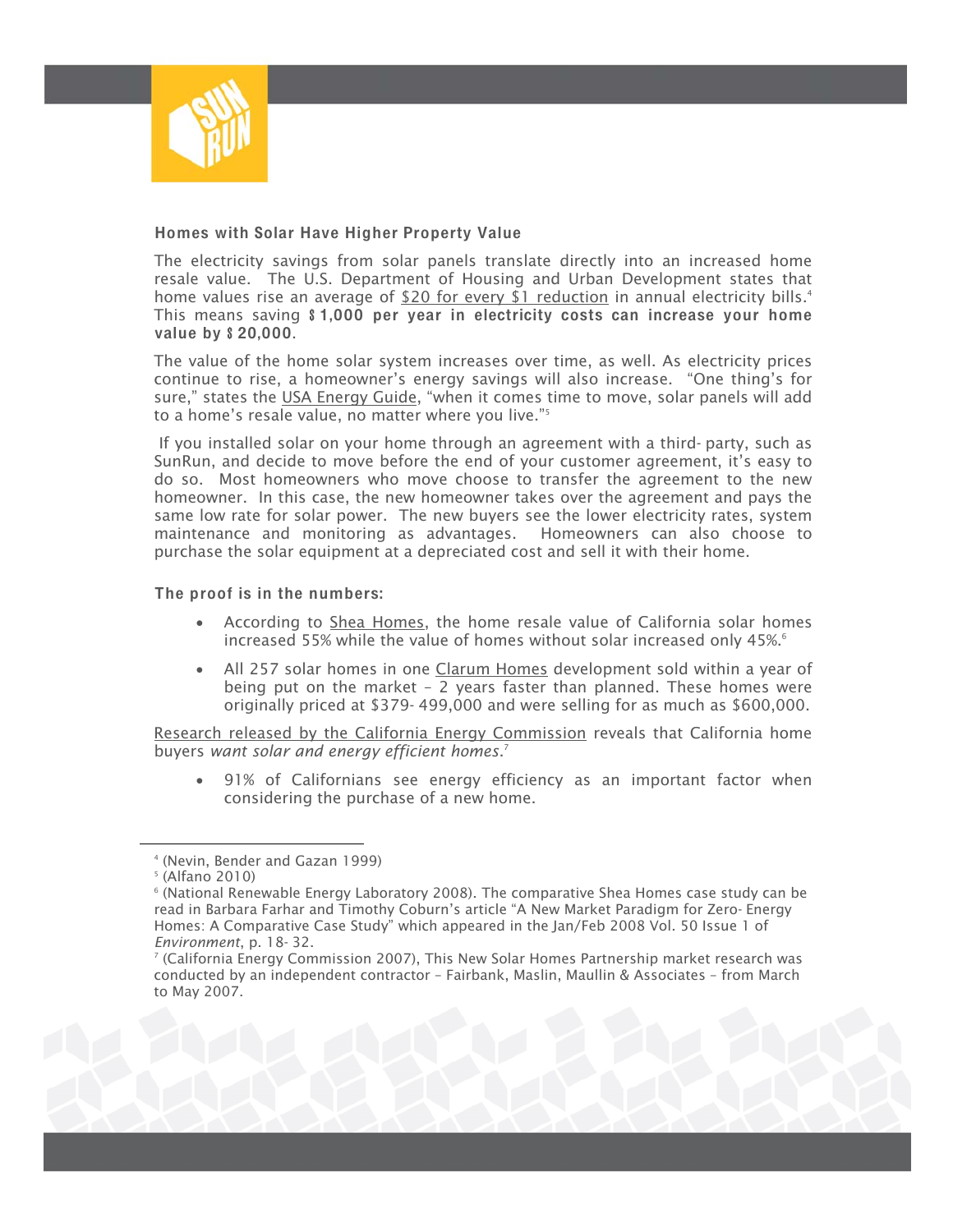

- 70% said the cost of the monthly electric bill was an important factor in their decision to buy a new home.
- 81% believe that a home solar system allows homeowners to start saving on monthly living costs immediately.

According to the California Energy Commission's brochure for Realtors, owning a solar home makes "financial sense" and coupled with additional energy efficiency improvements, can "help to lower the homeowner's utility costs up to 60% while protecting our environment."8

#### Why do solar panels make a home more valuable?

• Lower Electricity Bills

As utilities continue to raise their rates, home solar panels can help you get your electric bills under control. Nationally, utilities have increased electricity rates on average of about 6% per year for the last 30 years. These rates will only continue to increase. By going solar, homeowners can lock in lower rates for their solar electricity, and purchase less traditional electricity from the utility. While the cost of utility electricity increases with time, the cost of solar power remains low and constant – a "locked- in energy price over the life of the solar equipment, because the 'fuel' – sunshine – is free."9

And the more electricity you use, the more you end up saving. According to the American Society of Civil Engineers, the national demand for electricity has grown 25% since 1990.<sup>10</sup> Solar panels are a good way to meet that growing demand with the consumption of clean power, rather than fossil fuels.

#### Location and Timing Advantages

The value of solar electricity is also tied to the timing and location of production. A working paper by Severin Borenstein, the Director of the University of California Energy Institute, argues that the timing of solar production can potentially increase the value of solar by 30- 50%.11 Demand for energy peaks in the middle of the day, increasing the cost of electricity pulled from the grid. However, solar power production also peaks in the middle of the day.

<sup>8</sup> (California Energy Commission n.d.)

<sup>9</sup> (National Renewable Energy Laboratory 2008)

<sup>&</sup>lt;sup>10</sup> (2009 Report Card for America's Infrastructure Advisory Council of ASCE 2009)<br><sup>11</sup> (Borenstein 2008)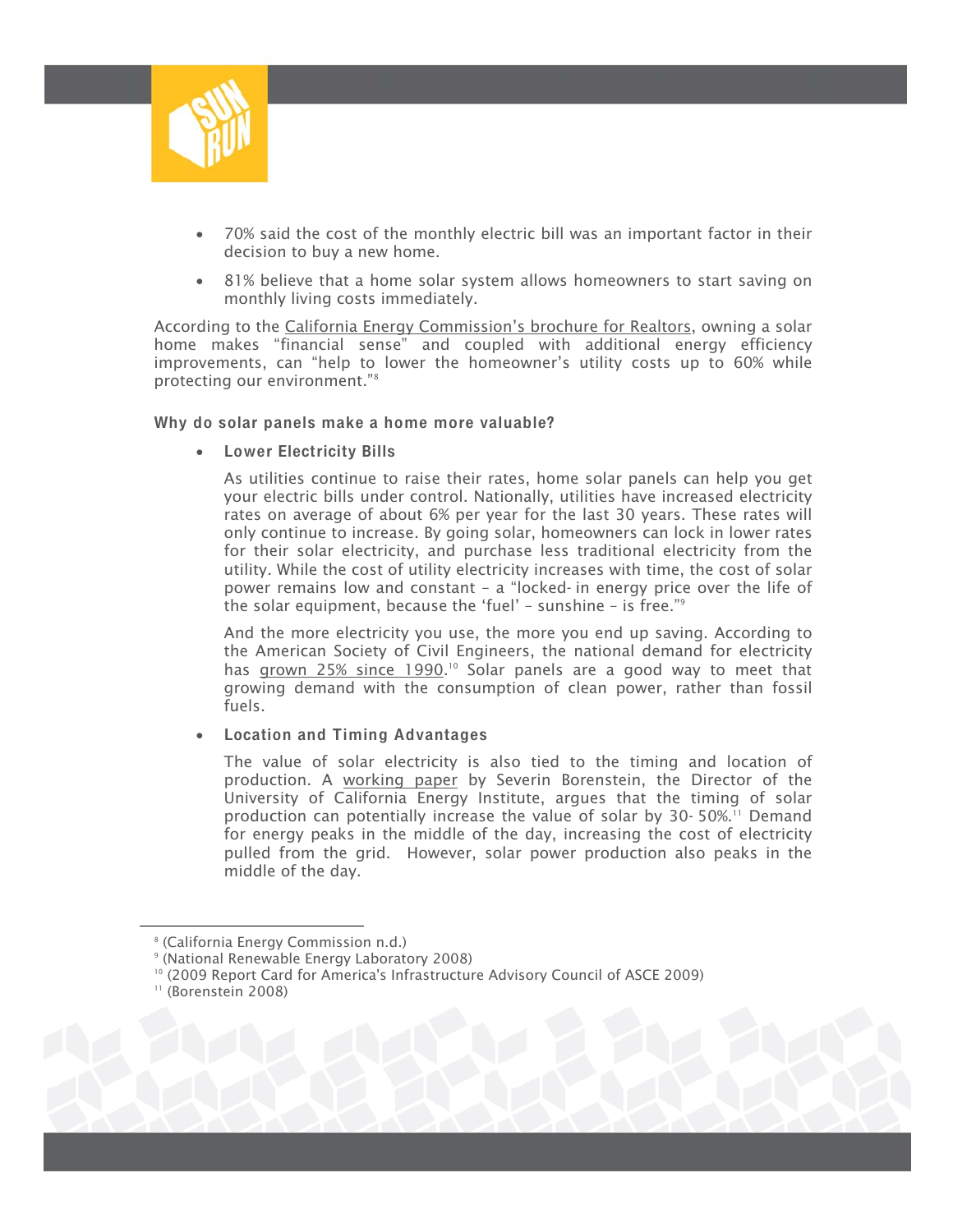

And, best of all, the production happens on your roof. Solar panels generate electricity "disproportionately at times when electricity is most valuable…at the location of the end-user.<sup>"12</sup> When you use traditional electricity, a percentage of the total electricity generated is lost because of the energy necessary to move the electricity from the production site to your home. Additional energy is lost as the voltage level changes from high to low as it moves from power plants to your home. Since electricity is transmitted through power lines at *very high* voltage levels over long- distances, these levels must be lowered to a safer and more manageable level for your home. The U.S. Energy Information Administration reports that in 2007, 6.5% of the electricity generated was lost during this process – before it even reached the end user.13 Using power produced on your roof avoids these transmission and distribution (T&D) losses.

#### About SunRun

SunRun is the simple and affordable option for homeowners who want to switch to solar. SunRun pioneered affordable home solar with the first residential power purchase agreement in 2007, and is the best at it today. With over 5,000 customers, SunRun is now the nation's leading clean alternative to utility electricity. Available in Arizona, California, Colorado, Hawaii, Massachusetts, New Jersey, and Pennsylvania, SunRun owns and maintains systems on thousands of homes, more than any other company.

SunRun solar plans allow homeowners to upgrade to solar for little or no cost, without the risks and hassles typically associated with residential solar power. For the highest quality installation, SunRun partners with the leading local solar installers, who together employ more than 2,500 green collar workers. By doing so, SunRun offers customers the benefits of the local installers' expertise in the area, while SunRun focuses on offering the best solar financing and ongoing customer experience. SunRun takes complete care of the systems, which includes professional monitoring, maintenance and repairs, solar insurance, inverter replacement, and a money- back performance guarantee.

SunRun is a featured solar provider in The Home Depot and Toll Brothers pre- installs SunRun solar systems in select new homes. SunRun has raised \$300 million in financing for purchasing solar systems from PG&E Corporation and U.S. Bancorp, as well as \$83 million in venture capital from Sequoia Capital, Accel Partners, and

12 (Borenstein 2008)

<sup>&</sup>lt;sup>13</sup> (U.S. Energy Information Administration 2009)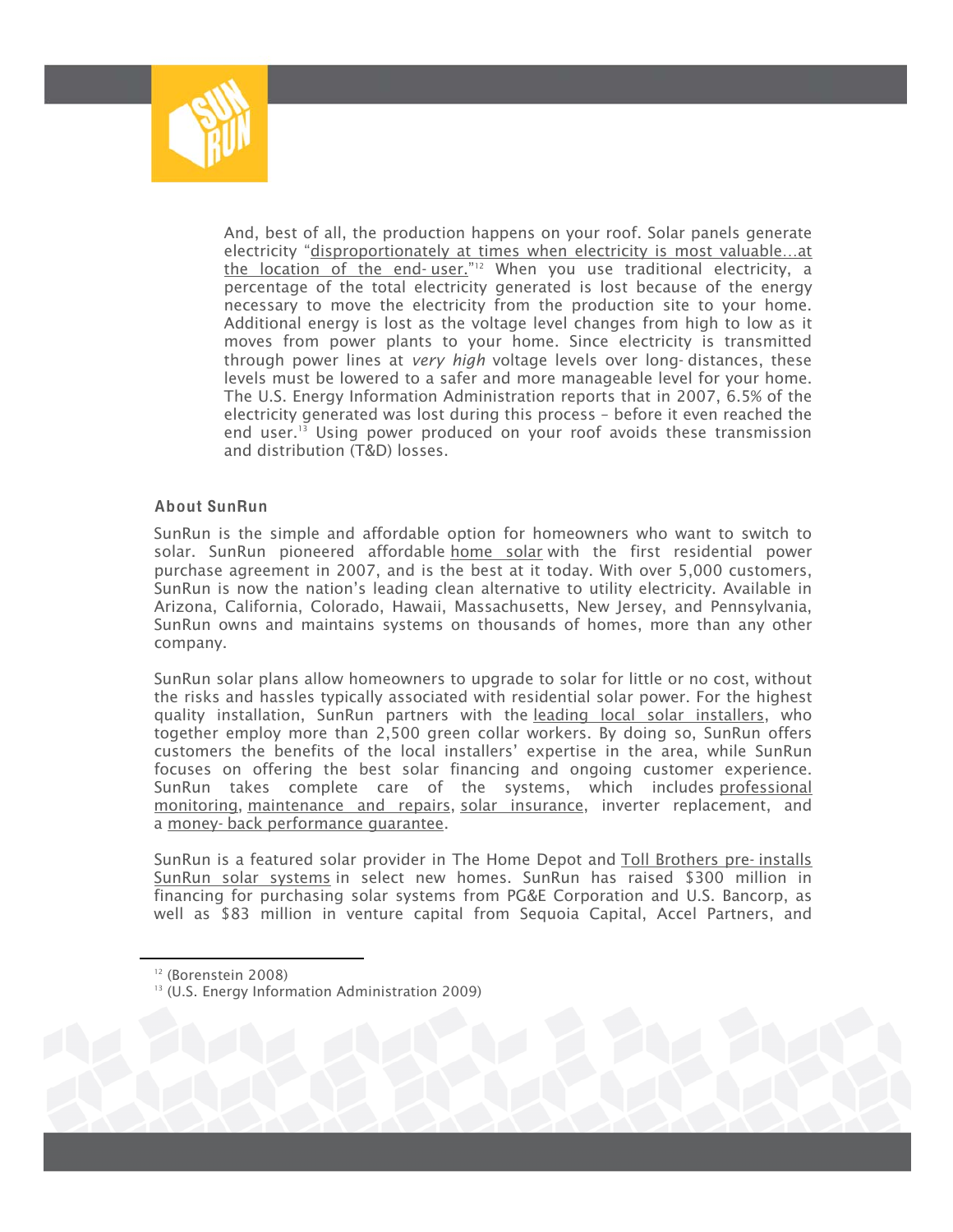

Foundation Capital. SunRun founders were also jointly named Ernst & Young Entrepreneur of the Year in 2010.